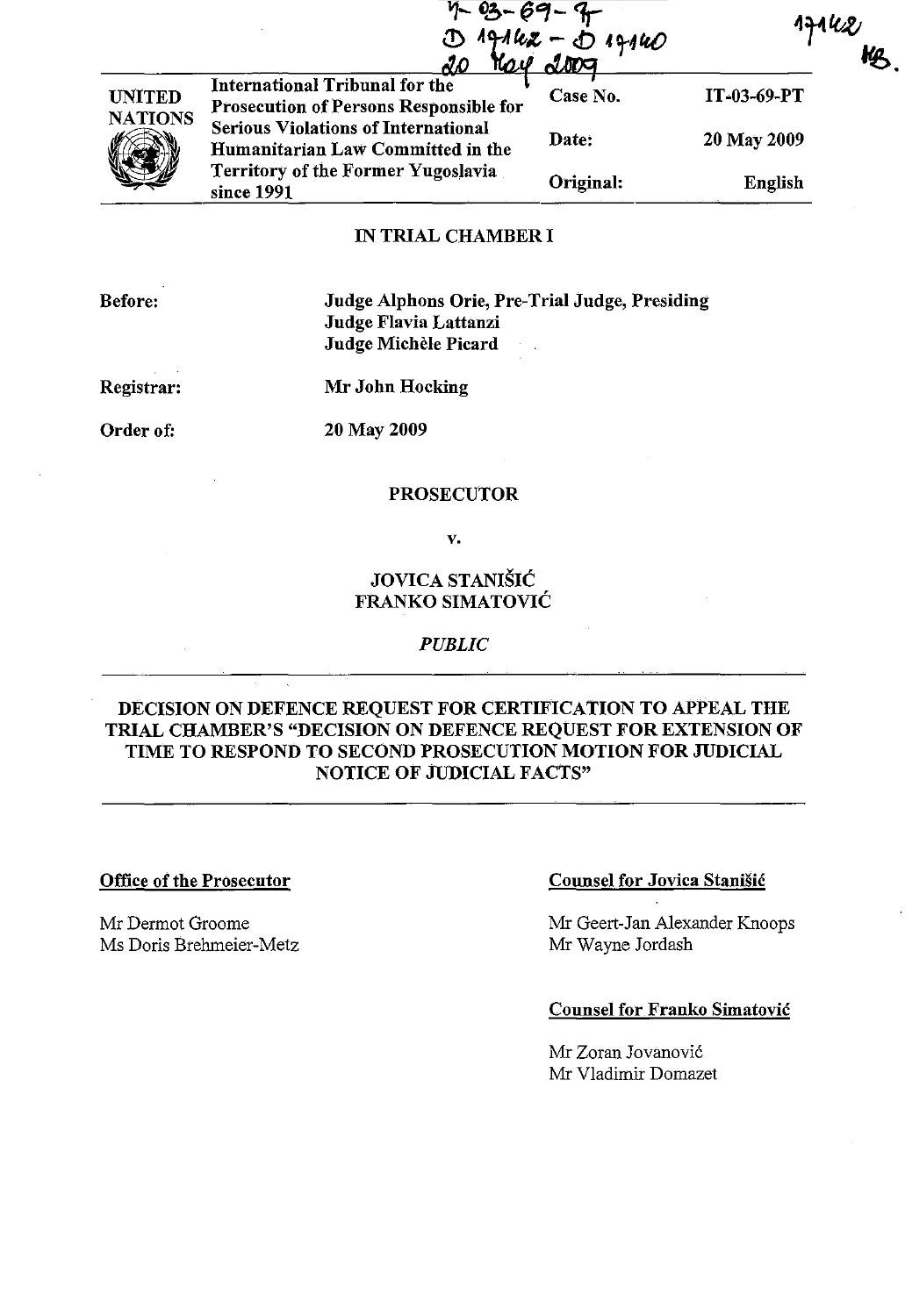1. On 23 April 2009, the Chamber issued its "Decision on Defence Request for Extension of Time to Respond to Second Prosecution Motion for Judicial Notice of Adjudicated Facts" ("Decision"). On 1 May 2009, the Stanišić Defence requested certification to appeal the Decision ("Request"). The Prosecution responded on 8 May 2009, submitting that the Request should be denied.

2. Rule 73 (B) of the Rules of Procedure and Evidence ("Rules") requires two cumulative criteria to be satisfied to allow a Trial Chamber to grant a request for certification to appeal: 1) that the decision involved an issue that would significantly affect the fair and expeditious conduct of the proceedings or the outcome of the trial, and 2) that, in the opinion of a Trial Chamber, an immediate resolution by the Appeals Chamber may materially advance the proceedings. The Chamber emphasizes that certification is not concerned with whether the impugned decision was correctly reasoned or not, as this is a matter for appeal, be it an interlocutory appeal or one after the final judgement has been rendered.<sup>1</sup>

3. In the Decision, the Chamber granted the Stanišić Defence an extension of the time to file a response to the Prosecution's Second Motion for Judicial Notice of Adjudicated Facts of 12 December 2008. In this respect, the Chamber considered "the time that already lapsed from the filing of the Prosecution Motion as well as the fact that awareness of the Defence position may be useful in deciding on the relief sought in the Prosecution Motion"? The Chamber rejected the Stanišić Defence's argument that "[Mr Stanišić's] lack of ability to instruct counsel as to the proposed adjudicated facts by the Prosecution" would constitute good cause to justify an extension of time for filing of the response.<sup>3</sup> In the Request, the Stanišić Defence limits its arguments to this part of the Decision (even if it requests certification to appeal the Decision in its entirety). In this respect, the Stanišić Defence argues as to why it does not share the Chamber's reasons for coming to the conclusions it did and points to a failure of the Chamber to sufficiently explain its conclusions.<sup>4</sup> This is a matter not to be dealt with in a request for certification and the Chamber will not further consider these arguments.

4. The Chamber considers that the Decision dealt with whether the Stanišić Defence should be granted further time pursuant to Rule 127 to respond to a Prosecution motion. The Decision addressed a procedural problem related to the conduct of the proceedings during the pre-trial phase of this case. The Chamber finds that that the Stanišić Defence has not

<sup>&</sup>lt;sup>1</sup> See *Prosecutor v. Milošević*, Case No. IT-02-54-T, Decision on Prosecution Motion for Certification of Trial Chamber Decision on Prosecution Motion for Voir-Dire Proceeding, 20 June 2005, para 4.

<sup>&</sup>lt;sup>2</sup> Decision, para. 13.

<sup>3</sup>**Decision, paras 2, 11.**